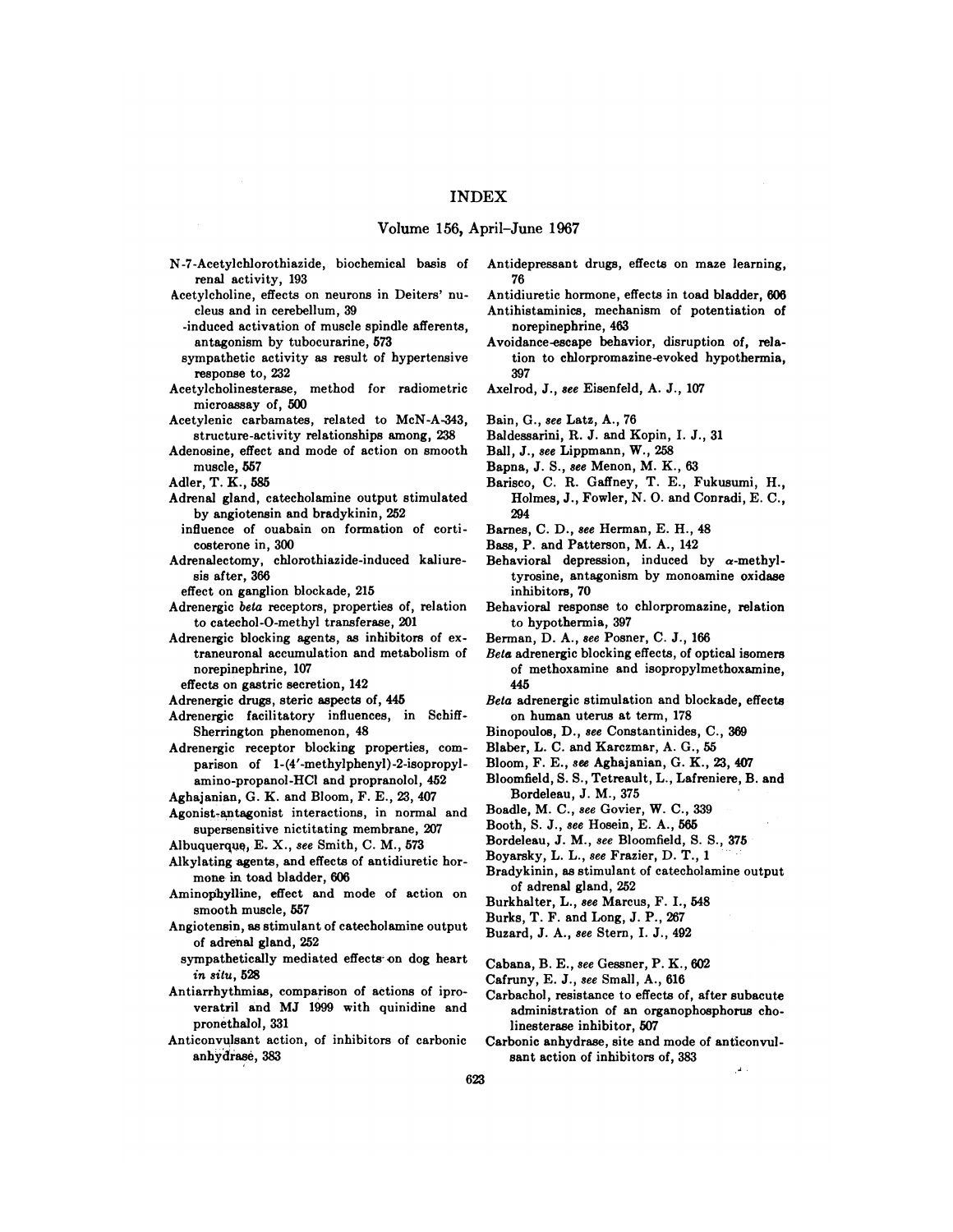Cardiac pacemaker, effects of dopamine and  $\alpha$ -methyl-dopamine on, 310

Cardiovascular effects, of phenylephrine, 325 of prostaglandin  $E_1$ , 538

- Carnitine derivatives, pharmacologic properties of, 565
- Carter, V. L., Jr., Trager, D. L. and Gardier, R. **w.,** 232
- Catecholamines, action of imidazole on cardiac effects of, 514
- effect on cardiac lipoprotein lipase activity, 426 hypothalamic, relationship to gonadotrophin secretion, 258
- levels in ratbrain after hypothalamic lesions, 12  $\alpha$ -methyltyrosine-induced depletion, antagonism by monoamine oxidase inhibitors, 70
- output of adrenal gland of the dog, stimulated by angiotensin and bradykinin, 252
- potentiation of actions by a derivative of hemicholinium, 469
- Catechoi-O-methyi transferase, properties of, relation to adrenergic *beta* receptors, 201
- Central nervous system, effect of drugs on release of norepinephrine-H' from, 31
- Cerebellum, responses to acetylcholine and nor epinephrine, 39
- Cerra, F., *see* Mallov, S., 426
- Chan, W. Y. and Kelley, N., 150
- Chloral alcoholate, role in interaction of chloral hydrate and ethanol, 602
- Chloral hydrate, role of chloral alcoholate in interaction with ethanol, 602
- Chlorothiazide-induced kaliuresis, after adrenalectomy, 366
- Chlorpromazine, hypothermia evoked by, relation to disruption of conditioned avoidance-escape behavior, 397
	- modification of effects by  $\alpha$ -methyl-l-tyrosine, 63
- Cholinergic properties, of relay junctions of primary afferent pathway, 1
- **Cholinesterase activity, inhibited, reactivation** by pyridinium aldoxime methochloride after soman poisoning, 345
- Clark, D. A., *see* Fortney, S. R., 277
- Codeine, demethylation in morphine-tolerant mice, 585
- effects as compared with those of morphine in man, 101
- Conradi, E. C., *see* Bariso, C. R., 294
- Constantinides, C., Binopoulos, D. and Malamos, B., 369
- Coppola, J. A., *see* Lippmann, W., 258
- Cortical excitability threshold, comparison of effects of phenobarbital and pentobarbital, 598 Corticosterone, formation of, influence of ouabain
- on, 300
- Cuccia, C., *see* Marcus, F. I., 548
- Dandiya, P. C., *see* Menon, M. K., 63
- Dar, M. S., *see* McPhillips, J. J., 507
- Day, R. A., *see* Mahon, W. A., 178
- Deacylation of N-7-acetylchlorothiazide, 193
- Deiters' nucleus, responses to acetylcholine and norepinephrine, 39
- Demethylation, *in vivo,* of morphine and codeine in tolerant mice, 585
- Denervation, changes in sensitivity of sweat glands after, 126
- Depolarizing drugs, interactions with facilitating drugs at neuromyal junction, 55
- De Robertis, E., *see* Kataoka, K., 114
- Desmethylimipramine, effects on localization of H'-norepinephrine, 407
- Digitalis, capacity to induce ventricular rhythm disturbances in reserpine-pretreated cat, 159
- Digitalis glycosides, metabolic fate of tritiated digoxin, 548
- Digoxin, tritiated, metabolic fate with and with out loading dose, 548
- Diphenylhydantoin, effect on posttetanic hyperpolarization of intrameduilary nerve terminals, 591
- Di-Syston, and resistance to effects of carbachol, 507
- Disulfiram, as inhibitor of dopamine- $\beta$ -hydroxylase, 246
- Diuretics, comparison of effects, use of wholebody counter, 369
- Dopamine, effect on smooth muscle and the car diac pacemaker, 310
- effects on renal function and hemodynamics, 186 replacement for norepinephrine as sympathetic transmitter, 246
- Dopamine- $\beta$ -hydroxylase, inhibition by disulfiram, effect on dopamine and norepinephrine levels, 246
- Duggan, D. E., 193

Eisenfeld, A. J., Axeirod, J. and Krakoff, L., 107

- Electro-release of norepinephrine-H' from brain, 31
- Electron-microscopic autoradiography, localization of H'-norepinephrine in rat brain, 407 localization of tritiated serotonin in rat brain, 23
- Epinephrine, activation of phosphorylase by, effect of pH, 417
- effect and mode of action on smooth muscle, 557 Ethanol, intoxication, effect on cardiac lipopro-
- tein lipase activity, 426
- role of chlorai alcoholate in interaction with chioral hydrate, 602
- Extraneuronal accumulation of norepinephrine, inhibition by adrenergic blocking agents, 107
- Facilitating drugs, interactions with depolarizing drugs at neuromyal junction, 55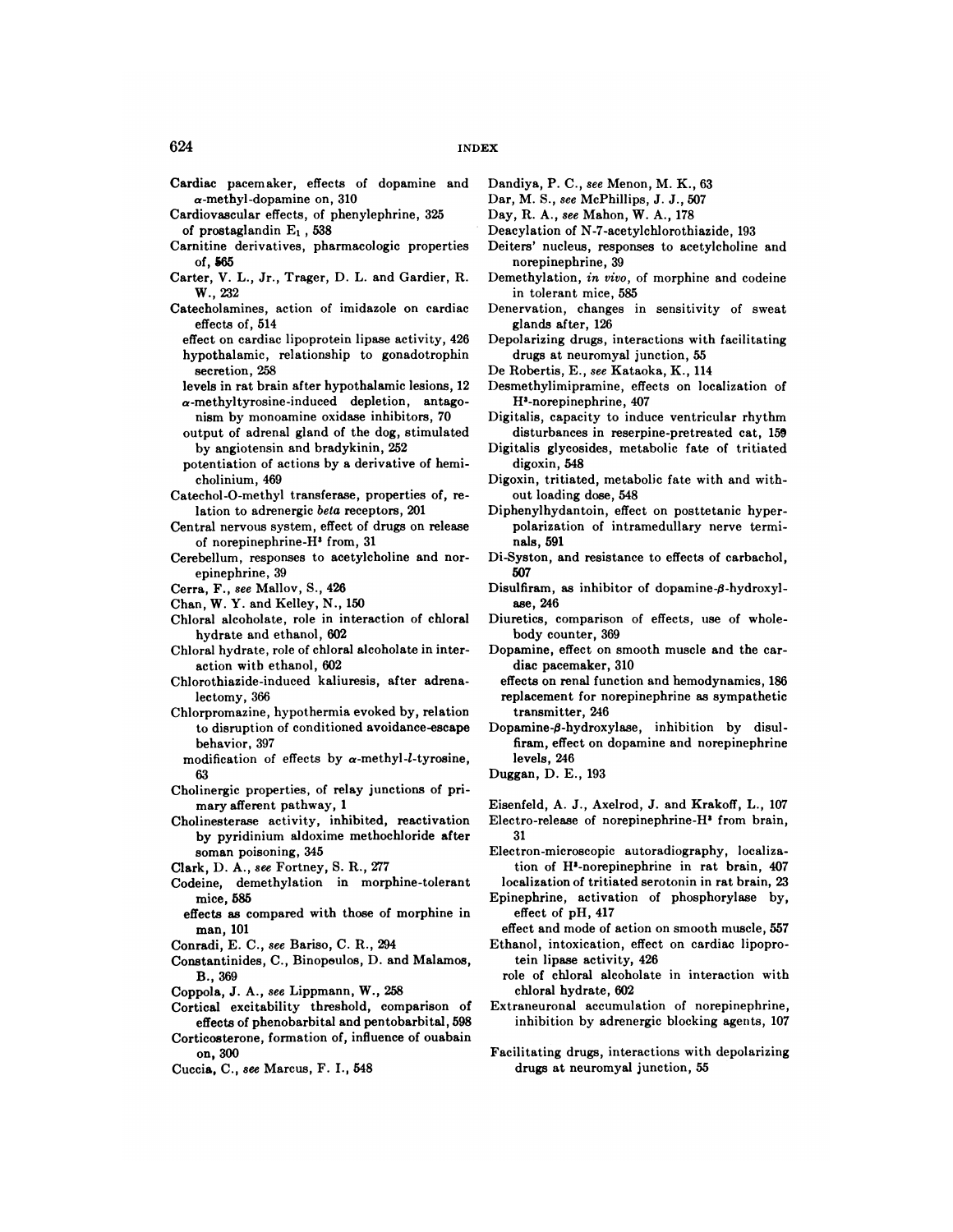- Farah, A., *see* Gussin, R. Z., 606
- Farr, W. C. and Grupp, G., 528
- Fleisher, J. H., Harris, L. W. and Murtha, E. F., 345
- Fleming, W. W., *see* Green, R. D., III, 207
- Fluoroacetate, effects on interval-strength relationships in ventricular strips, 166
- Fortney, S. R., Clark, D. A. and Stein, E., 277
- Fowler, N. 0., *see* Bariso, C. R., 294
- Frazier, D. T. and Boyarsky, L. L., 1
- Fukusumi, H., *see* Bariso, C. R., 294
- Furazolidone, anti-monoamine oxidase effects of, 492
- Furosemide, mode of action, comparison with hydrochlorothiazide, 616
- Gaffney, T. E., *see* Bariso, C. R., 294
- Ganglion blockade, effect of sympathectomy and adrenalectomy on, 215
- Gardier, R. W., *see* Carter, V. L., Jr., 232
- Gasoi, I., *see* Hosein, E. A., 565
- Gastric secretion, responses to adrenergic blocking agents, 142
- Gavitt, J., *see* Smith, A. A., 85
- Gessner, P. K. and Cabana, B. E., 602
- Gey, K. F., *see* Thoenen, H., 246
- Giles, R. E. and Miller, J. W., 201
- Gillenwater, J. Y. and Webster, G. D., 366
- Gluconeogenesis, inhibition in rats by hydrazine administration, 277
- Glycoprotein, accumulation in salivary gland, effect of reserpine, 483
- Goldberg, L. I., *see* Meyer, M. B., 186
- Goldman, M., *see* Latz, A., 76
- Gomoli, A. W., 300
- Gonadotrophin secretion, relationship to hypothalarnic catecholamines, 258
- Gorodetzky, C. W., *see* Kay, D. C., 101
- Goth, A., *see* Isaac, L., 463
- Govier, W. C. and Boadle, M. C., 339
- **Gray, W. D. and Rauh, C. E., 383**
- Green, R. D., III and Fleming, W. W., 207
- Grupp, G., *see* Farr, W. C., 528
- Gussin, R. Z., Miksche, U. and Farah, A., 606
- Haefely, W., *see* Thoenen, H., 246
- **Hanna, C.,** *see* Schmid, J. R., **331**
- Hardman, H. F., *see* Mohammed, S., 221
- Harris, L. W., *see* Fleisher, J. H., 345
- Haugaard, N., *see* Reynolds, R. C., 417
- Heart, action of lysolecithin on, 339
- amine-depleted, effect of stress upon perfor mance of, 294
- Heller, A., *see* Moore, R. Y., 12
- Hemicholinium derivative, potentiation of actions of catecholamines by, 469
- Hemodynamics, renal effects of dopamine, 186
- Herman, E. H. and Barnes, C. D., 48
- Hilton, J. G., *see* Steinberg, M., 215
- Histamine, drug-induced release and pharmacodynamic effects in guinea-pig heart, 522
- in isolated small nerve endings and synaptic vesicles of rat brain cortex, 114
- Hollifield, R. D., *see* Stern, I. J., 492
- Holmes, J., *see* Bariso, C. R., 294
- Hosein, E. A., Booth, S. J., Gasoi, I. and Kato, G., 565
- Huerlimann, A., *see* Thoenen, H., 246
- Hydrazine, as inhibitor of gluconeogenesis, 277
- Hydrochlorothiazide, mode of action, comparison with furosemide, 616
- 5-Hydroxytryptamine, intestinal, release by morphine and related agents, 267
- Hyperpolarization, posttetanic, of intramedullary nerve terminals, effect of diphenylhydantoin on, 591
- Hypertensive response, produced by acetylcholine, resulting in sympathetic activity, 232
- Hypnotic agents, method for evaluation in man, 375
- Hypothalamus, catecholamine levels of, relation to gonadotrophin secretion, 258
- effects of lesions on monoamine levels and neuronal degeneration in rat brain, 12
- Hypothermia, chiorpromazine-evoked relation to disruption of conditioned avoidanceescape behavior, 397

Imai, S. and Takeda, K., 557

- Imidazole, action on effects of methylxanthines and catecholamines in guinea-pig heart, 514
- Interval-strength relationships in ventricular strips, effects of fluoroacetate, 166
- Intestines, release of 5-hydroxytryptamine by morphine, 267
- Iproveratril, antiarrhythmic effects of, comparison with quinidine and pronethalol, 331 Isaac, L. and Goth, A., 463
- Isomers, of methoxamine and isopropyimethoxa-
- mine, *beta* adrenergic blocking effects of, 445
- Isopropylmethoxamine , isomers of, *beta* adrenergic blocking effects of, 445

Isoproterenol, effects on human uterus, 178

- Kaliuresis, induced by chlorothiazide, after adrenalectomy, 366
- Karczmar, A. G., *see* Blaber, L. C., 55
- Karmin, M., *see* Smith, A. A., 85
- Kataoka, K. and De Robertis, E., 114
- Kato, G., *see* Hosein, E. A., 565
- Kay, D. C., Gorodetzky, C. W. and Martin W. R., 101
- Kelley, N., *see* Chan, W. Y., 150
- **Kopin, I. J.,** *see* Baldessarini, R. J., 31
- Kornetsky, C., *see* Latz, A., 76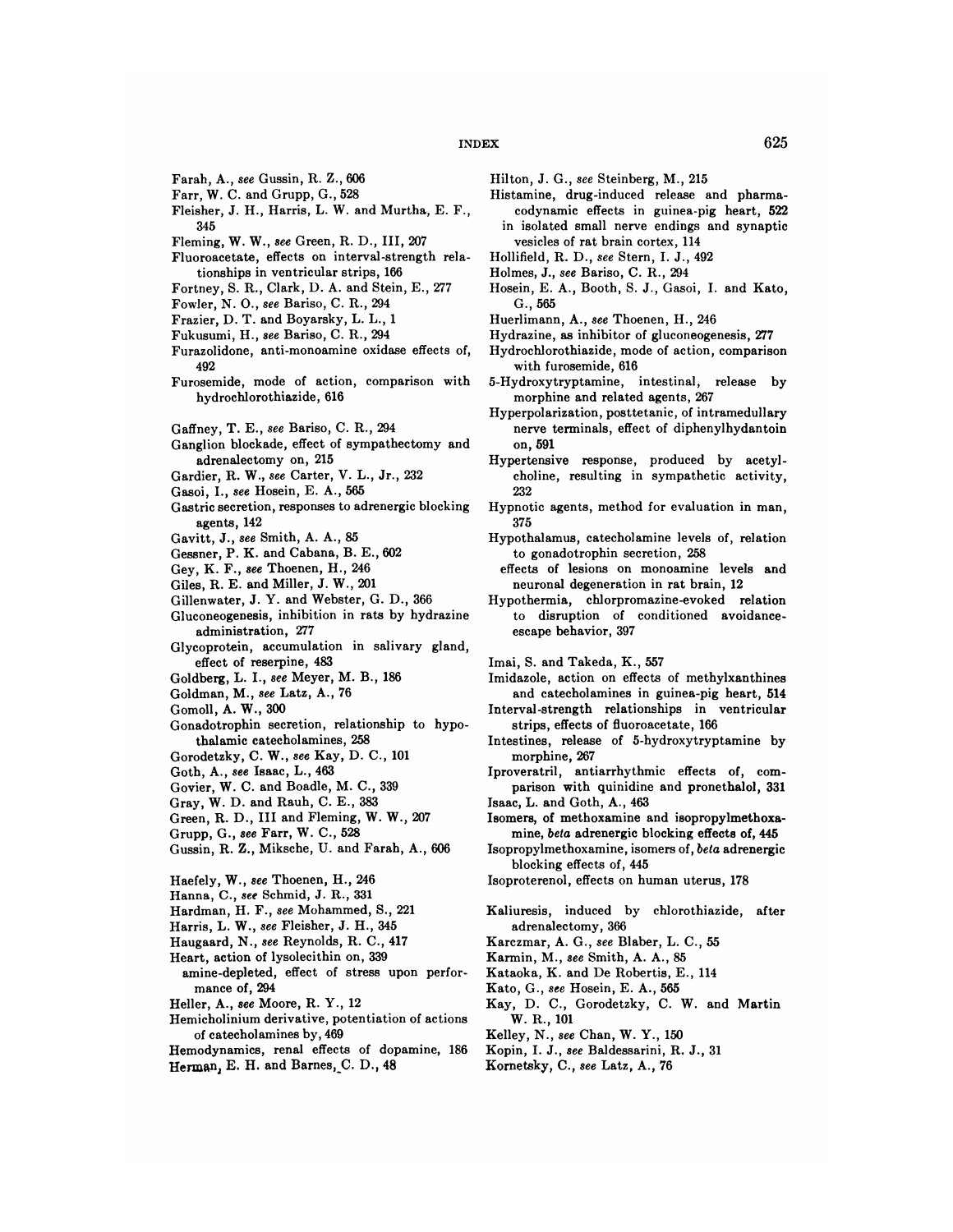## 626 **INDEX**

- Krakoff, L., *see* Eisenfeld, A. J., 107 Kukovetz, W. R. and Pöch, G., 514
- *see* Pöch, G., 522
- Lafreniere, B., *see* Bloomfield, S. S., 375
- Langer, S. Z., *see* Tsai, T. H., 310
- LaPidus, J. B., *see* Patil, P. N., 445
- Latz, A., Bain, G., Goldman, M. and Kornetsky, C., 76
- Lee, F. L., 137
- Lenticular effects of opiates, tolerance to, 85
- Leonardi, R., *see* Lippmann, W., 258
- Levitt, B. and Roberts, J., 159
- Levy, B., 452
- Levy, G. and Matsuzawa, T., 285
- Lipoprotein lipase activity, effects of ethanol intoxication and catecholamines, 426
- Lippmann, W., Leonardi, R., Ball, J. and Coppola, J. A., 258
- Long, J. P., *see* Burks, T. F., 267
- *see* **Wong, S., 469**
- Lysolecithin, cardiac action of, 339
- Magnesium, effect on oxytocic activity of neuro hypophysial hormones, 150
- Mahon, W. A., Reid, D. W. J. and Day, R. A., **.** 178
- Malamos, B., see Constantinides, C., 369
- Malathion, inhibition of esterases, as determinant **of** malathion **toxicity,** 352
- toxicity, determined by malathion inhibition of esterases, 352
- Mallov, S. and Cerra, F., 426
- Marcus, F. I., Pavlovich, J., Burkhalter, L. and Cuccia, C., 548
- Martin, W. R., see Kay, D. C., 101
- Matsuzawa, T., *see* Levy, G., 285
- Maze learning, after administration of antidepressant drugs, 76
- McCurdy, J. R., *see* Nakano, J., 538
- McN-A-343, structure-activity relationships among analogs, 238
- McNay, J. L., *see* Meyer, M. B., 186
- McPhillips, J. J. and Dar, M. S., 507
- Menon, M. K., Dandiya, P. C. and Bapna, J. S., 63
- Metabolism, cardiovascular and myocardial, effect of phenylephrine on, 325
	- of morphine and codeine *in vivo* in mice, 585
	- of norepinephrine, extraneuronal inhibition by adrenergic blocking agents, 107
	- of salicylamide in man, 285
- of tritiated digoxin, with and without a loading dose, 548
- Methaqualone, hypnotic effects in normal subjects and psychiatric patients, 375
- Methoxamine, isomers of, *beta* adrenergic blocking effects of, 445
- $\alpha$ -Methyl-dopamine, effect on smooth muscle and the cardiac pacemaker, 310
- a-Methyl-l-tyrosine, effects on responses to tranquilizers, 63
- l-(4'-Methylphenyl)-2-isopropylamino propanol-HC1, adrenergic receptor blocking properties, compared with propranolol, 452
- $\alpha$ -Methyltyrosine-induced catecholamine depletion and behavioral depression, antagonism by monoamine oxidase inhibitors, 70
- Methylxanthines, action of imidazole on cardiac effects of, 514
- Meyer, M. B., McNay, J. L. and Goldberg, L. I., 186
- Miksche, U., *see* Gussin, R. Z., 606
- Miller, J. W., *see* Giles, R. E., 201
- Mitchell, C. L., *see* Straw, R. N., 598
- MJ 1999, antiarrhythmic effects of, comparison with quinidine and pronethalol, 331
- Mohammed, S., Hardman, H. F. and Yard, A. C., 221
- Monoamine oxidase inhibition, by furazolidone, 492
- Monoamine oxidase inhibitors, as antagonists of  $\alpha$ -methyltyrosine-induced catecholamine depletion and behavioral depression, 70
- Monoamines, levels following lateral hypothalamic lesions, 12
- Moore, K. E. and Rech, R. H., 70
- Moore, R. Y. and Heller, A., 12
- Morphine, effects as compared with those of codeine in man, 101
- effects on phospholipid metabolism in brain, 92 release of intestinal 5-hydroxytryptamine by, 267
- tolerance in mice, relation to demethylation of morphine and codeine, 585
- Mulé, S. J., 92
- Murphy, S. D., 352
- Murtha, E. F., *see* Fleisher, J. H., 345
- Muscle spindle afferent activation, antagonism by tubocurarine, 573
- Myocardial metabolic effects of phenylephrine, 325

Nakano, J. and McCurdy, J. R., 538

- Neurohypophysial hormones, oxytocic activity as affected by magnesium, 150
- Neuromuscular blocking activity, of carnitine derivatives, 565
- Neuromyal junction, interactions between facilitatory and depolarizing drugs at, 55
- Neurons, degeneration following lateral hypothalamic lesions, 12
- Nicotine-induced activation of muscle spindle afferents, antagonism by tubocurarine, 573
- Nictitating membrane, normal and supersensitive, agonist-antagonist interactions in, 207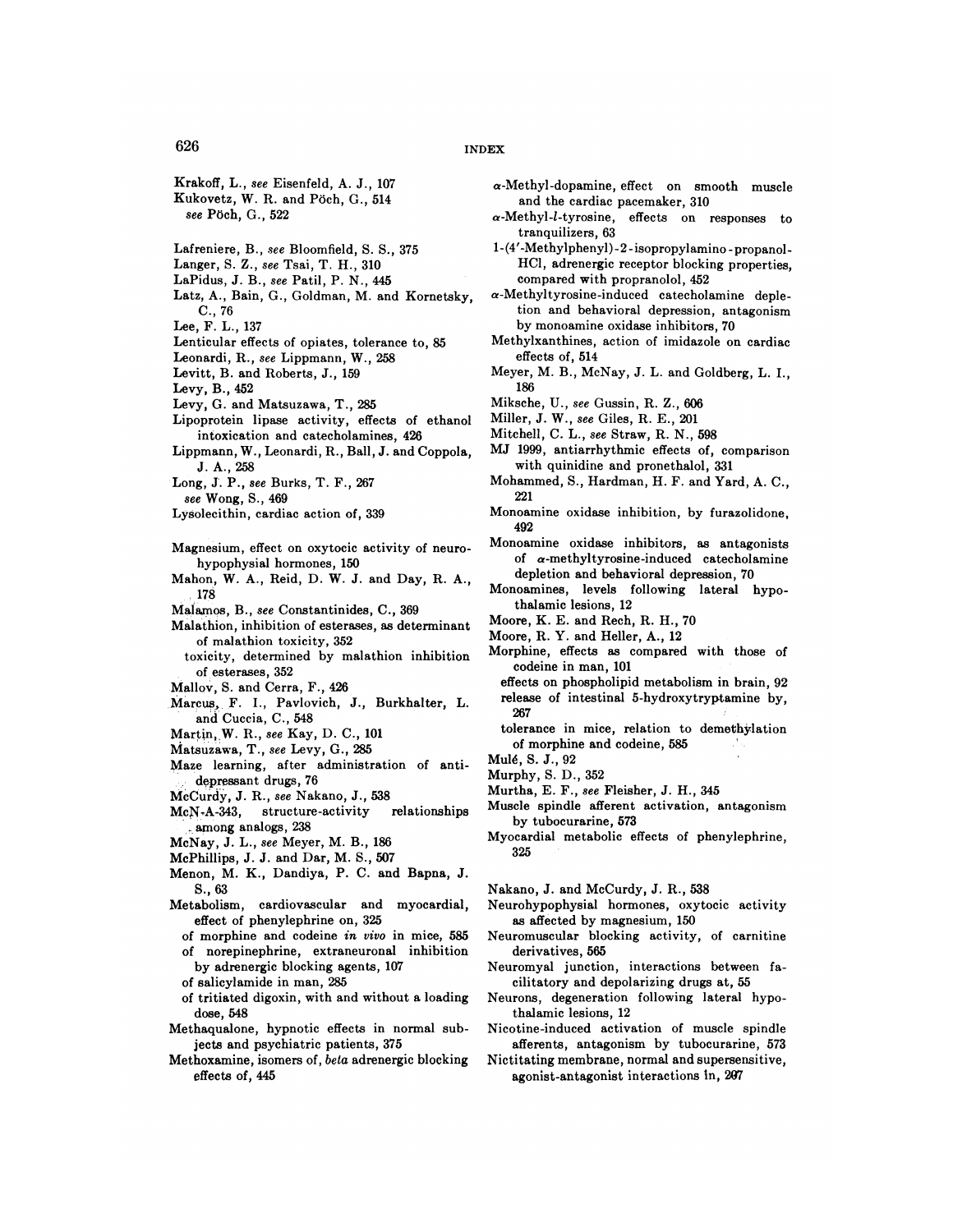- Nitrogen mustard, effect on antidiuretic hormone in toad bladder, 606
- Nitroglycerin, effect and mode of action on smooth muscle, 557
- Norepinephrine, and response to sympathetic nerve stimulation after reserpine, 137
	- -depleted heart, effect of stress on, 294
	- effects on neurons in Deiters' nucleus and in cerebellum, 39
	- extraneuronal accumulation and metabolism, inhibition by adrenergic blocking agents, 107 potentiation by antihistaminics, 463
	- replacement by dopamine as sympathetic transmitter, 246
	- tritiated, effect of drugs on release from brain by electrical stimulation, 31
	- tritiated, electron-microscopic localization in rat brain, 407
	- uptake and release, effects of dopamine and  $\alpha$ -methyl-dopamine on, 310
- Opiates, tolerance to lenticular effects of, 85
- Ouabain, influence on formation of corticosterone in ratadrenal gland, 300
- Oxytocic activity of neurohypophysial hormones, effects of magnesium, 150
- Oxytocin, relations of chemical functional groups to oxytocic activity, 150
- P<sub>1</sub>32, incorporation into brain phospholipids, 92
- Papaverine, effect and mode of action on smooth muscle, 557
- Patil, P. N., Tye, A. and LaPidus, J. B., 445
- Patterson, M. A., *see* Bass, P., 142
- **Pavlovich,** *J.,see* Marcus, F. I., 548
- Pentobarbital, effects on motor cortical threshold and righting reflex response, comparison with phenobarbital, 598
- pH, effect on activation of phosphorylase by epinephrine, 417
- Pharmacokinetics, of salicylamide elimination in man, 285
- Pheniprazine, mechanism of vasodilator re sponse to, 221
- Phenobarbital, effects on motor cortical threshold and righting reflex response, comparison with pentobarbital, 598
- Phenylephrine, effects on cardiovascular and myocardial metabolism, 325
- Phospholipid metabolism in brain, effects of morphine, 92
- Phosphorylase, activation by epinephrine, effect of pH, 417
- activity in cardiac tissue, effect of histamine, 522 Pinacolyl methylphosphonofluoridate-inhibited
- cholinesterase activity, reactivation by pyridinium aldoxime methochloride, 345
- Pöch, G. and Kukovetz, W. R., 522
	- *see* Kukovetz, W. R., 514
- Posner, C. J. and Berman, D. A., 166
- Potter, L. T., 500
- Primary afferent pathway, cholinergic properties of relay junctions, 1
- Privitera, P. J. and Rosenblum, I., 325
- Pronethalol, antiarrhythmic effects of, comparison with MJ 1999 and iproveratril, 331
- Propranolol, adrenergic receptor blocking properties, compared with 1-(4'-methylphenyl) -2-isopropylamino-propanol-HC1, 452 effects on human uterus, 178
- Prostaglandin E<sub>1</sub>, cardiovascular effects of, 538
- Prostatic secretion, stimulation by sympathomimetic amines, 227
- Pyridinium aldoxime methochloride, as reacti vator of inhibited cholinesterase activity after soman poisoning, 345
- Quinidine, antiarrhythmic effects of, comparison with MJ 1999 and iproveratril, 331
- Radiometric microassay, of acetylcholinesterase, 506
- Raines, A. and Standaert, F. G., 591
- **Rauh, C. E.,** *see* Gray, W. D., 383
- Reas, H. W. and Trendelenburg, U., 126
- Receptor interactions, in normal and super sensitive nictitating membrane, 207
- Rech, R. H., *see* Moore, K. E., 70
- Reid, D. W. J., *see* Mahon, W. A., 178
- Renal activity of N-7-acetylchlorothiazide, biochemical basis, 193
- Renal function, effects of dopamine, 186
- Reserpine, effect on capacities of digitalis to induce ventricular rhythm disturbances, 159
- effect on glycoprotein accumulation in submaxillary gland, 483
- effects on localization of H'-norepinephrine, 407
- effects on relation between norepinephrine content and response to sympathetic nerve stimulation, 137
- modification of effects by  $\alpha$ -methyl-l-tyrosine. 63
- Reynolds, R. C. and Haugaard, N., 417
- Richardson, K. C., *see* Taylor, P. W., Jr., 483
- Roberts, J., *see* Levitt, B., 159
- Robinson, R. L., 252
- Roddy, P. M., *see* Taylor, P. W., Jr., 483
- Rosenblum, I., *see* Privitera, P. J., 325
- Roszkowski, A. P. and Yelnosky, J., 238
- Rudy, T. A. and Wolf, H. H., 397
- Salicylamide, pharmacokinetics of elimination in man, 285
- Schiff-Sherrington phe nomenon, modification by drugs, 48